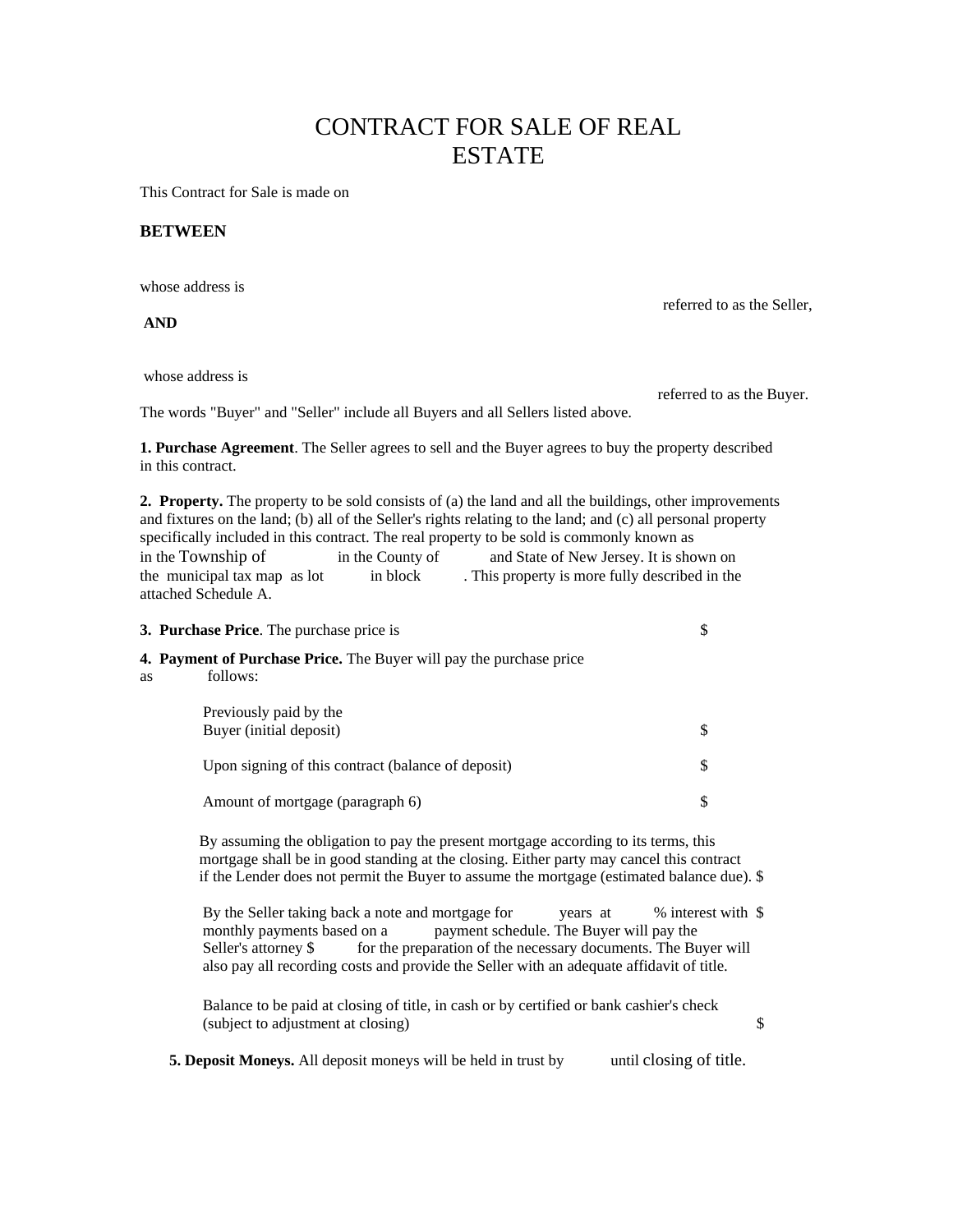**6. Mortgage Contingency**. The Buyer agrees to make a good faith effort to obtain a first mortgage loan upon the terms listed below. The Buyer has until , 20 , to obtain a commitment from a lender for this mortgage loan or to agree to buy the property without this loan. If this is not done before this deadline, and any agreed upon extensions, either party may cancel this contract.

Type of Mortgage:  $\Box$  conventional,  $\Box$  FHA,  $\Box$  VA,  $\Box$  other

| Amount of Loan: \$              | Interest Rate: |                                        |      |
|---------------------------------|----------------|----------------------------------------|------|
| Length of Mortgage:             |                | years with monthly payments based on a | year |
| payment schedule.               |                |                                        |      |
| Points: The Buyer agrees to pay |                | points for a total of \$               |      |
| The Seller agrees to pay        |                | points for a total of \$               |      |

**7. Time and Place of Closing.** The closing date cannot be made final at this time. The Buyer and Seller agree to make the estimated date for the closing. Both parties willfully cooperate so the closing can take place on or before the estimated date. The closing will be held at

**8. Transfer of Ownership.** At the closing, the Seller will transfer ownership of the property to the Buyer. The Seller will give the Buyer a properly executed deed and an adequate affidavit of title. If the Seller is a corporation, it will also deliver a corporate resolution authorizing the sale.

**9. Type of Deed.** A deed is a written document used to transfer ownership of property. In this sale, the Seller agrees to provide and the Buyer agrees to accept a deed known as Bargain and Sale w/ covenants vs. grantors acts.

**10. Personal Property and Fixtures.** Many items of property become so attached to a building or other real property that they become a part of it. These items are called fixtures. They include such items as fireplaces, patios and built-in shelving. All fixtures are INCLUDED in this sale unless they are listed below as being EXCLUDED.

- (a) The following items are INCLUDED in this sale:
- (b) The following items are EXCLUDED from this sale:

**11. Physical Condition of the Property.** This property is being sold "as is". The Seller does not make any claims or promises about the condition or value of any of the property included in this sale. The Buyer has inspected the property and relies on this inspection and any rights which may be provided for elsewhere in this contract. The Seller agrees to maintain the grounds, buildings and improvements subject to ordinary wear and tear.

**12. Inspection of the Property.** The Seller agrees to permit the Buyer to inspect the property at any reasonable time before the closing. The Seller will permit access for all inspections provided for in this contract.

**13. Building and Zoning laws.** The Buyer intends to use the property as a family home. The Seller states that this use does not violate any applicable zoning ordinance, building code or other law. The Seller will obtain and pay for all inspections required by law. This includes any municipal "certificate of occupancy". If the Seller fails to correct any violations of law, at the Seller's own expense, the Buyer may cancel this contract.

**14. Flood Area.** The federal and state governments have designated certain areas as "flood areas". This means they are more likely to have floods than other areas. If this property is in a flood area the Buyer may cancel this contract within 30 days of the signing of this contract by all parties.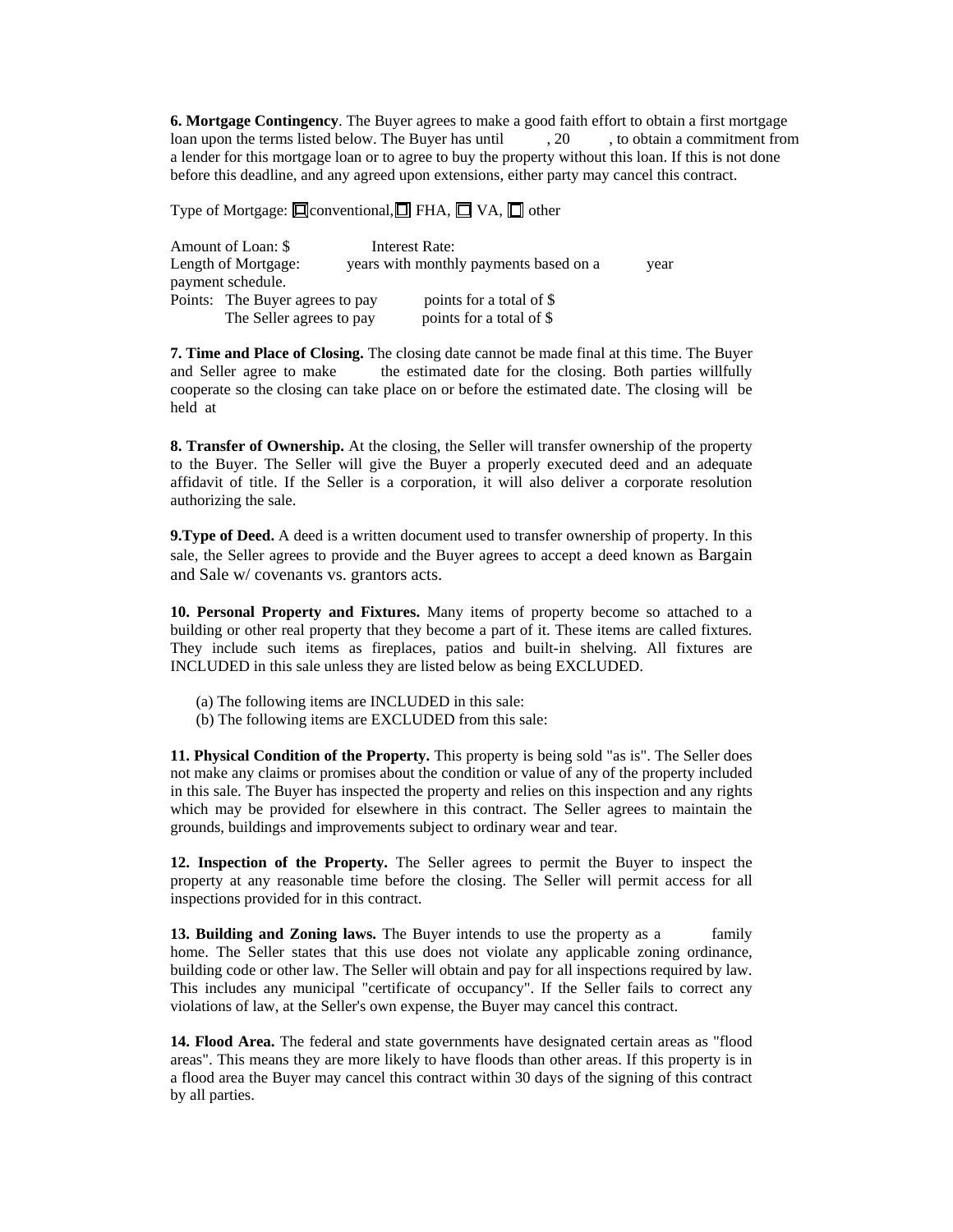**15. Property Lines.** The Seller states that all buildings, driveways and other improvements on the property are within its boundary lines. Also, no improvements on adjoining properties extend across the boundary lines of this property.

**16. Ownership.** The Seller agrees to transfer and the Buyer agrees to accept ownership of the property free of all claims and rights of others. Except for:

(a) the rights of utility companies to maintain pipes, poles, cables and wires over, on and under the street, the part of the property next to the street or running to any house or other improvement on the property,

(b) recorded agreements which limit the use of the property, unless the agreements: (1) are presently violated; (2) provide that the property would be forfeited if they were violated; or (3) unreasonably limit the normal use of the property, and

(c) all items included in Schedule A as part of the description of the property.

In addition to the above, the ownership of the Buyer must be insurable at regular rates by any title insurance company authorized to do business in New Jersey subject only to the above exceptions.

**17. Correcting Defects.** If the property does not comply with paragraphs 15 or 16 of this contract the Seller will be notified and given 30 days to make it comply. If the property still does not comply after that date the Buyer may cancel this contract or give the Seller more time to comply.

**18. Termite Inspection.** The Buyer is permitted to have the property inspected by a reputable termite inspection company to determine if there is any damage or infestation caused by termites or other wood-destroying insects. If the Buyer chooses to have this inspection, the inspection must be completed and the Seller notified of the results within 10 days of the signing of this contract by all parties. The Buyer will pay for this inspection. If infestation or damage is found, the Seller will be given 10 days to agree to exterminate all infestation and repair all damage before the closing. If the Seller refuses or fails (within the 10-day period) to agree to exterminate all infestation and repair all damage before the closing, the Buyer may cancel this contract.

**19. Risk of Loss.** The Seller is responsible for any damage to the property, except for normal wear and tear until the closing. If there is damage, the Buyer can proceed with the closing and either:

(a) require that the Seller repair the damage before the closing; or

(b) deduct from the purchase price a fair and reasonable estimate of the cost to repair the property. In addition the Buyer may cancel this contract if the estimated cost of repair is more than \$

**20. Cancellation of Contract**. If this contract is legally and rightfully cancelled, the Buyer can get back the deposit and the parties will be free of liability to each other. However, if the contract is cancelled in accordance with paragraph 13, 14, 17, 18 or 19 of this Contract, the Seller will pay the Buyer for all title and survey costs.

**21. Assessments for Municipal Improvements**. Certain municipal improvements such as sidewalks and sewers may result in the municipality charging property owners to pay for the improvement. All unpaid charges (assessments) against the property for work completed before the closing will be paid by the Seller at or before the closing. If the improvement is not completed before the closing, then only the Buyer will be responsible. If the improvement is completed, but the amount of the charge (assessment) is not determined, the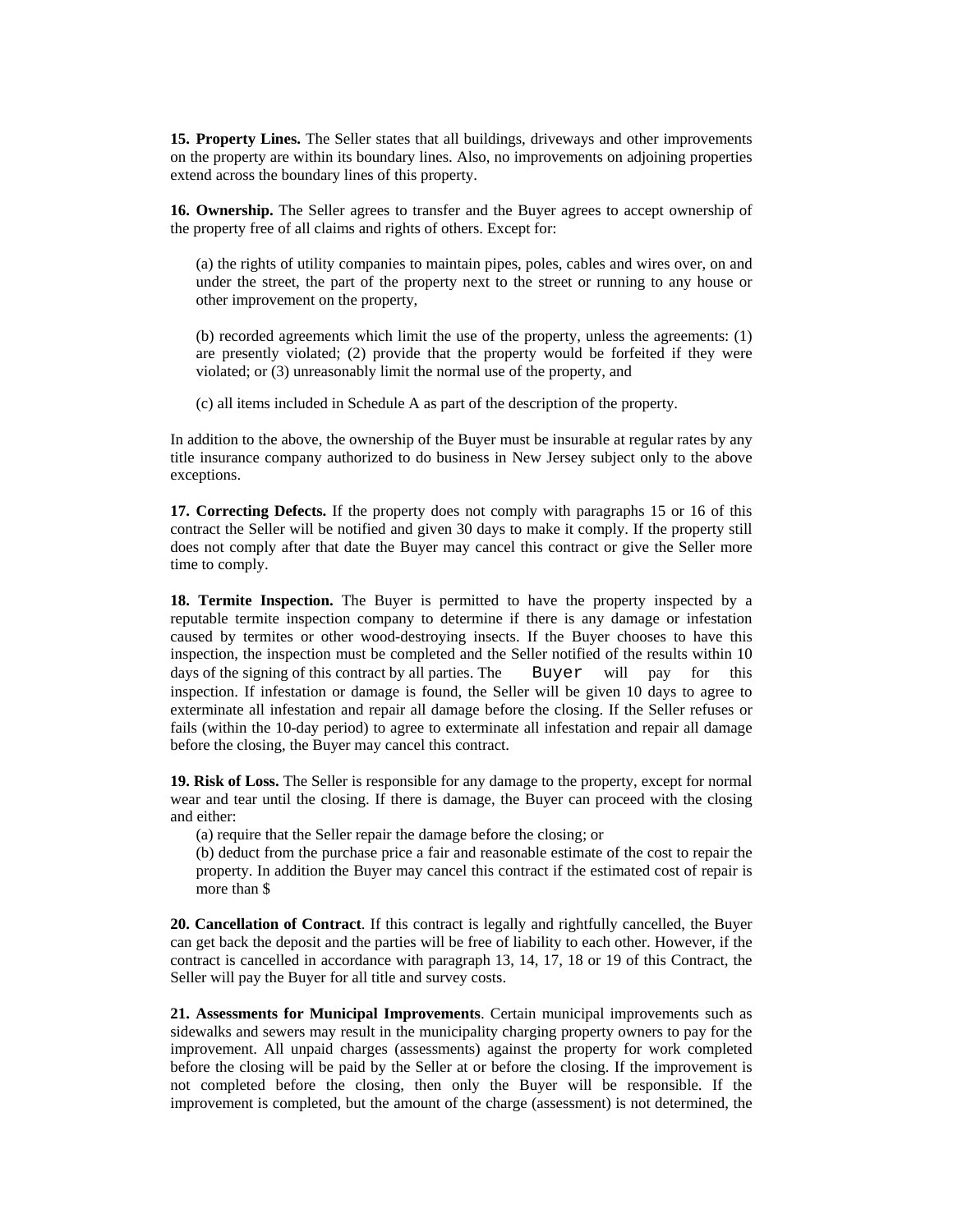Seller will pay an estimated amount at the closing. When the amount of the charge is finally determined, the Seller will pay any deficiency to the Buyer (if the estimate proves to have been too low), or the Buyer will return any excess to the Seller (if the estimate proves to have been too high).

**22. Adjustments at Closing.** The Buyer and Seller agree to adjust the following expenses as of the closing date: rents, municipal water charges, sewer charges, taxes, interest on any mortgage to be assumed and insurance premiums. If the property is heated by fuel oil, the Buyer will buy the fuel oil in the tank at the closing date. The price will be the current price at that time as calculated by the supplier. The Buyer or the Seller may require that any person with a claim or right affecting the property be paid off from the proceeds of this sale.

**23. Possession**. At the closing the Buyer will be given possession of the property. No tenant will have any right to the property unless otherwise agreed in this contract.

**24. Complete Agreement.** This contract is the entire and only agreement between the Buyer and the Seller. This contract replaces and cancels any previous agreements between the Buyer and the Seller. This contract can only be changed by an agreement in writing signed by both Buyer and Seller. The Seller states that the Seller has not made any other contract to sell the property to anyone else. The Seller's agreement to pay the Broker (if any) is contained on the next page.

**25. Parties Liable.** This contract is binding upon all parties who sign it and all who succeed to their rights and responsibilities.

**26. Notices.** All notices under this contract must be in writing. The notices must be delivered personally or mailed by certified mail, return receipt requested, to the other party at the address written in this contract, or to that party's attorney.

#### SIGNED AND AGREED TO BY:

| Witnessed or Attested by: | Date Signed:  |
|---------------------------|---------------|
|                           | (Seal)        |
|                           | <b>BUYER</b>  |
| As to Buyer(s)            |               |
|                           | (Seal)        |
|                           | <b>BUYER</b>  |
|                           | (Seal)        |
|                           | <b>SELLER</b> |
| As to Seller(s)           |               |
|                           | (Seal)        |
|                           | <b>SELLER</b> |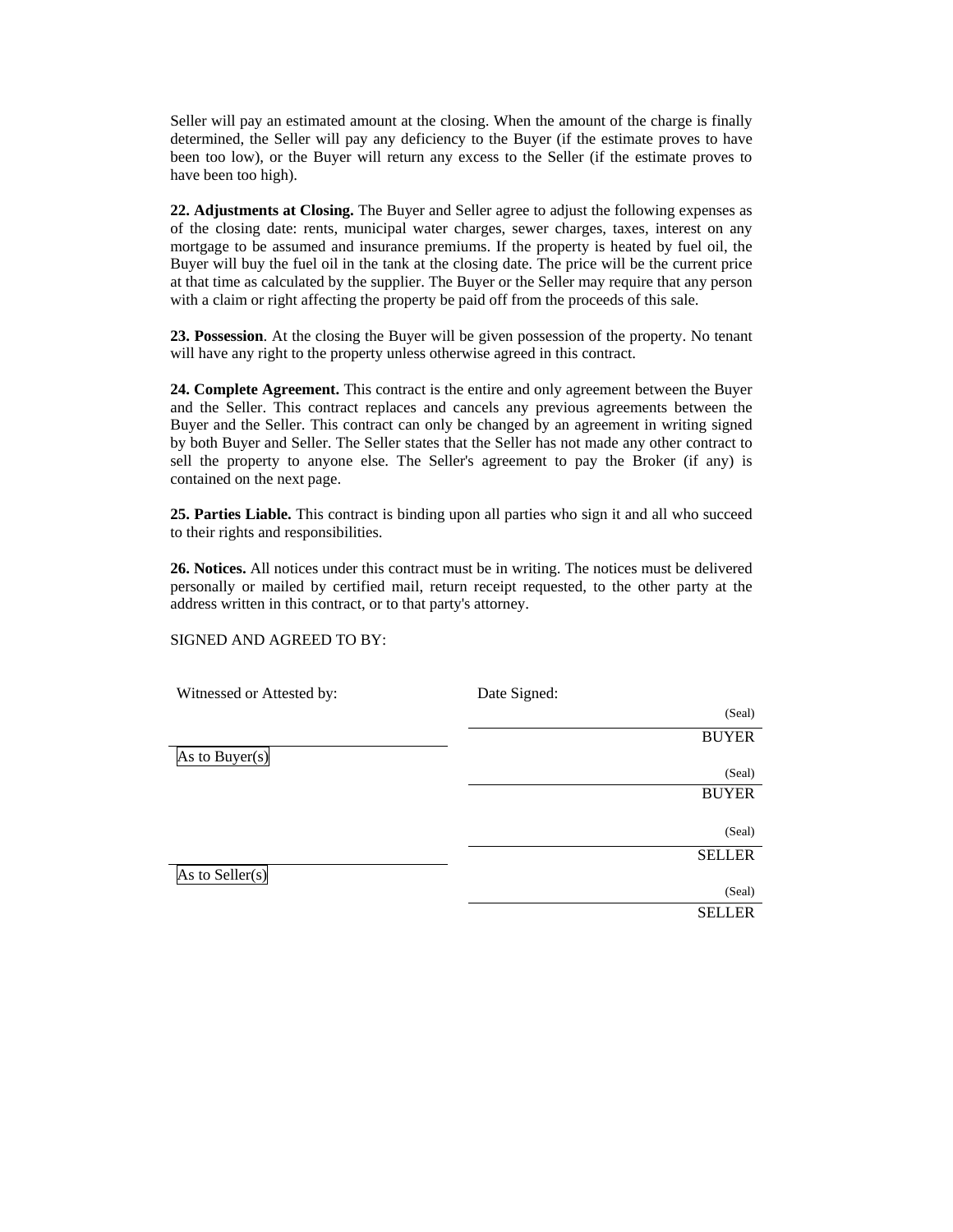#### **STATE OF NEW JERSEY, COUNTY OF**

I CERTIFY that on , personally came before me and acknowledged under oath, to my satisfaction, that this person (or if more than one, each person):

- (a) is named in and personally signed this document; and
- (b) signed, sealed and delivered this document as his or her act and deed.

### **STATE OF NEW JERSEY, COUNTY OF**

#### I CERTIFY that on

personally came before me, and this person acknowledged under oath, to my satisfaction, that:

(a) this person is the secretary of the corporation named in this document; (b) this person is the attesting witness to the signing of this document by the proper corporate officer who is the President of the corporation; (c) this document was signed and delivered by the corporation as its voluntary act duly authorized by proper resolution of its Board of Directors; (d) this person knows the proper seal of the corporation which was affixed to this document; and (e) this person signed this proof to attest to the truth of these facts.

(Print name of attesting witness below signature)

**\_\_\_\_\_\_\_\_\_\_\_\_\_\_\_\_\_\_\_\_\_\_\_\_\_\_\_\_\_\_\_\_\_\_\_\_\_\_\_\_\_\_** 

\_\_\_\_\_\_\_\_\_\_\_\_\_\_\_\_\_\_\_\_\_\_\_\_\_\_\_\_\_\_\_\_\_\_\_\_\_

Signed and sworn to me on

\_\_\_\_\_\_\_\_\_\_\_\_\_\_\_\_\_\_\_\_\_\_\_\_\_\_\_\_

| <b>CONTRACT</b>         | DATED:                |
|-------------------------|-----------------------|
| FOR SALE OF REAL ESTATE |                       |
| <b>Between</b>          | Record and return to: |